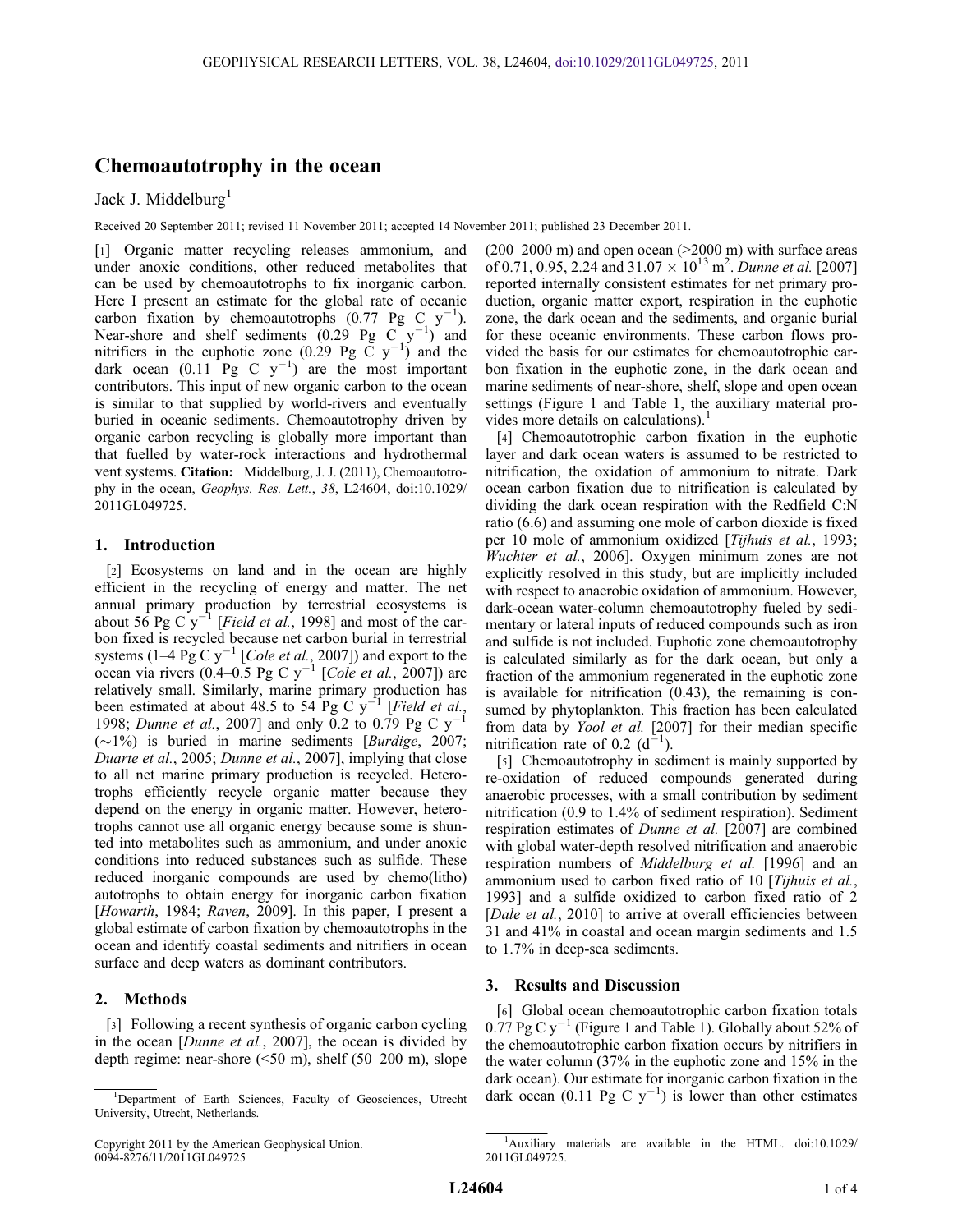

Figure 1. Chemoautotrophy fluxes (Pg C  $y^{-1}$ ) in the ocean. Total chemoautotrophic carbon fixation rates in the euphotic zone, dark ocean and sediment are 0.29, 0.11 and 0.37 Pg C  $y^{-1}$ , respectively.

 $(0.39 \text{ pg C y}^{-1})$  [*Wuchter et al.*, 2006] because our estimate is based on a lower global export number (9.6 [Dunne et al., 2007] vs. 26.4 Pg C  $y^{-1}$  [del Giorgio and Duarte, 2002]). It is also lower than estimates based on extrapolation of measured dark carbon fixation rates that range from 0.8 to 1.1 Pg C  $y^{-1}$  [Reinthaler et al., 2010]. Recently, Swan et al. [2011] reported widespread potential for chemoautotrophy among bacteria in the dark ocean based on the oxidation of reduced sulfur, carbon monoxide and methane. These energy sources are not included in the calculations implying that our estimate is conservative.

[7] The euphotic zone with its high rates of biogeochemical cycling was identified to be more important than the dark ocean in chemoautotrophic carbon fixation (0.29 vs. 0.11 Pg C  $y^{-1}$ ). Critical is our assumption that 43% of the ammonium regenerated in the euphotic was available for nitrification [Yool et al., 2007]. If the lower (0.02 d<sup>-1</sup>) rather than median  $(0.2 \text{ d}^{-1})$  specific nitrification rate of their sensitivity studies is used, only 16% of the ammonium regenerated is nitrified and euphotic zone carbon fixation by nitrifiers will then total 0.11 Pg C  $y^{-1}$ , similar to that in the dark ocean. The mean specific nitrification rate of their dataset was  $0.55 \, \text{d}^{-1}$ , implying that our estimate is conservative.

[8] Chemoautotrophy in sediments is estimated at 0.37 Pg  $C$  y<sup>-1</sup> or about 48% of the total oceanic chemoautotrophic carbon fixation rate. Inorganic carbon fixation is deep-sea sediments is very limited  $(0.004 \text{ pg y}^{-1})$  and mainly due to ammonium oxidation. Stable isotope probing with  $^{13}$ C label addition to deep-sea sediments revealed that nitrifiers were the main group incorporating dissolved inorganic carbon [*Guilini et al.*, 2010]. Near-shore, shelf and slope sediments are characterized by shallow oxygen penetration [Glud, 2008] and most organic matter mineralization occurs anaerobically [Jørgensen, 1982; Middelburg et al., 1996]. Consequently, chemoautotrophy in these settings is primarily fuelled by re-oxidation of reduced metabolites produced during anaerobic degradation of organic matter (primarily sulfides) [Jørgensen, 1982; Howarth, 1984]. Chemoautotrophic carbon fixation in sediments was estimated by combining sediment respiration rates [Dunne et al., 2007] with re-oxidation efficiencies [*Middelburg et al.*, 1996] to arrive at 0.3 to 0.4 units carbon fixation per unit re-oxidation for near-shore to slope sediments. For instance, near-shore sediment support a chemoautotrophy of 0.175 Pg C  $y^{-1}$ based on a global respiration rate of 0.53 Pg C  $y^{-1}$  and an overall efficiency of 33%. Coastal and ocean margin sediments receiving high organic carbon loadings are the prime location of chemoautotrophy (0.37 Pg C y<sup>-1</sup>), because of the combination of high respiration rates and dominantly anoxic conditions. Assuming a more conservative sulfide-oxidized to carbon-fixed ratio of 5 [Howarth, 1984] would lower the overall efficiencies in coastal and ocean margins sediments to 10–16% and global sediment chemoautotrophy would then total 0.15 Pg C  $y^{-1}$ . Thomsen and Kristensen [1997] measured chemoautotrophic consumption of inorganic carbon in sandy sediments and found that inorganic carbon fixation accounted for 8–10% of sediment respiration. Howarth [1984] estimated that chemoautotrophy consumed 10 to 18% of the heterotrophic carbon dioxide production in high activity sediments, but only 3 to 6% in low activity coastal sediments. These numbers are more in line with our lower, conservative estimate of 0.15 Pg C  $y^{-1}$ .

[9] A summary of inorganic carbon fixation rates per oceanic environments is presented in Table 1. Chemoautotrophy in sediments  $(0.37 \text{ Pg C y}^{-1})$  is of similar size to that in the water column: 0.29 Pg C  $y^{-1}$  in the euphotic zone and 0.11 Pg C  $y^{-1}$  in the dark ocean. However, most sediment chemoautotrophy occurs in coastal and ocean margin sediments and can be attributed to microbes oxidizing reduced iron, manganese and in particular sulfide, whereas watercolumn chemoautotrophy is due to nitrification and occurs mainly in the open ocean. Overall near-shore, shelf, slope and open ocean settings account for 25, 17.5, 13.9 and 43.6%. This partitioning between oceanic environments as well as absolute rates of chemoautotrophy depend on some of our basic assumptions. Our estimates are based on the global carbon cycling synthesis of Dunne et al. [2007] and would inherit any bias in that study. Their primary production and export production/dark ocean respiration rates are fully consistent with most recent carbon budgets [*Dunne*] et al., 2007], indicating that our water-column rates are consistent with published balanced carbon budgets.

**Table 1.** Organic Carbon Fluxes in the Ocean (Pg C  $y^{-1}$ )<sup>a</sup>

|                                                    | Near-<br>Shore | Shelf | Slope | Open  | Total |
|----------------------------------------------------|----------------|-------|-------|-------|-------|
| Area $(10^{13} \text{ m}^2)^b$                     | 0.71           | 0.95  | 2.24  | 31.07 | 34.97 |
| Net Primary Production<br>Phototrophs <sup>b</sup> | 3.61           | 2.87  | 4.06  | 43.1  | 53.6  |
| Euphotic Zone Respiration <sup>b</sup>             | 2.47           | 2.01  | 3.06  | 36.0  | 44.0  |
| Dark Ocean Respiration <sup>b</sup>                | 0.04           | 0.34  | 0.64  | 6.24  | 7.26  |
| Sediment Respiration <sup>b</sup>                  | 0.53           | 0.29  | 0.22  | 0.19  | 1.23  |
| Euphotic Zone Chemoautotrophy                      | 0.016          | 0.013 | 0.020 | 0.237 | 0.286 |
| Dark Ocean Chemoautotrophy                         | 0.002          | 0.006 | 0.010 | 0.096 | 0.114 |
| Sediment Chemoautotrophy                           | 0.175          | 0.116 | 0.077 | 0.004 | 0.372 |

a Details of the calculations are provided in the auxiliary material.

 $b$ Oceanic depth regimes, their surface area (m<sup>2</sup>) and estimates for net primary production, respiration in the euphotic zone, the dark ocean and sediment are from Dunne et al. [2007].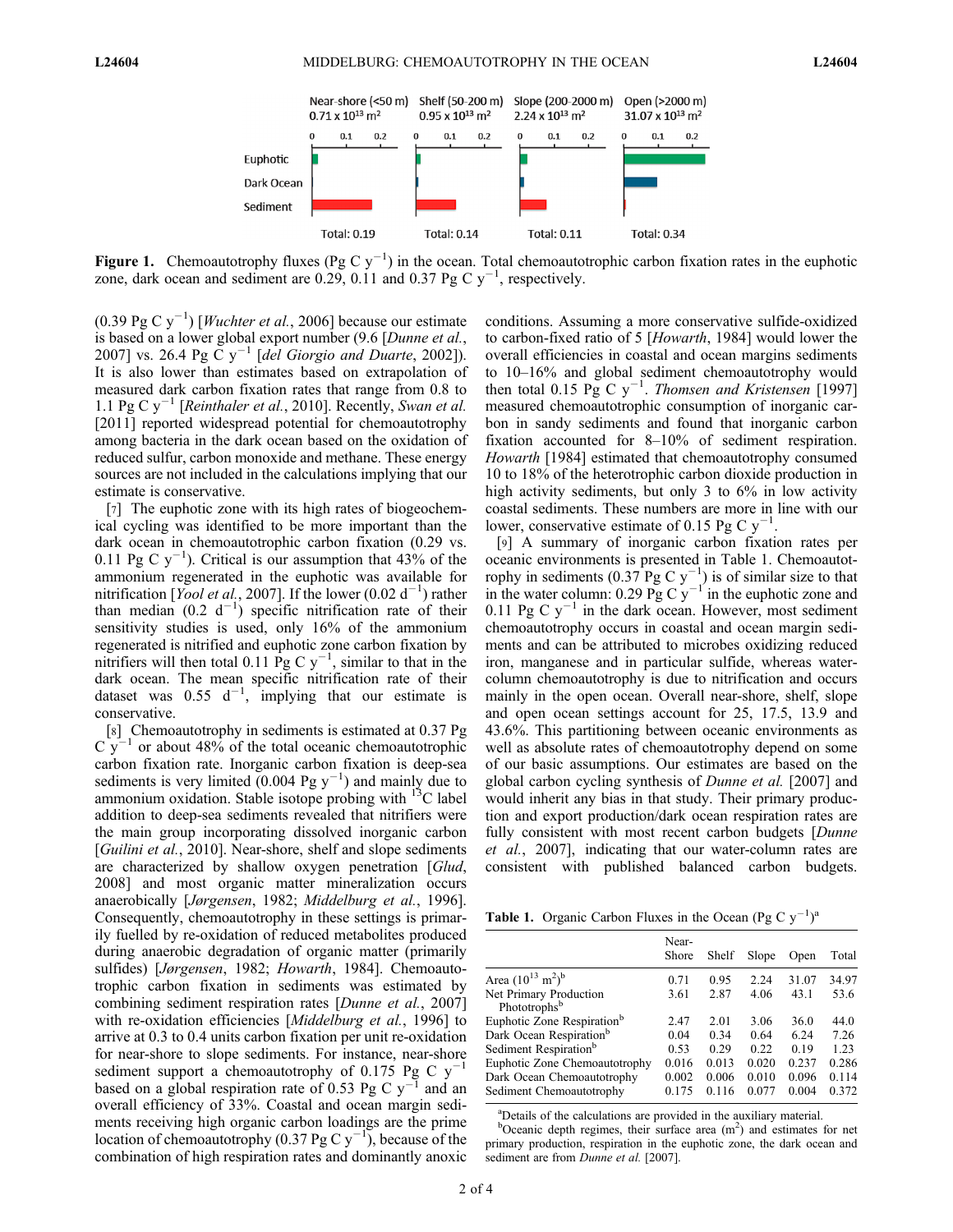Sediment organic carbon mineralization rates of Dunne et al. [2007] (1.23 Pg C  $y^{-1}$ ) are somewhat higher than another global carbon budget (0.93 Pg C  $y^{-1}$  [Muller-Karger et al., 2005]), which would then lead to overestimates of sediment chemoautotrophy. However, their sediment carbon respiration numbers are lower than data based estimates (2.6 Pg C  $y^{-1}$ ) [Smith and Hollibaugh, 1993]; 1.8 Pg C  $y^{-1}$  [Middelburg *et al.*, 1997]; 1.5 Pg C  $y^{-1}$  [Glud, 2008]), implying that an underestimation is more likely.

[10] Our global estimate of chemoautotrophy is based on chemical energy released upon mineralization of organic matter. Other sources of reduced chemical inorganic compounds such a sulfide, hydrogen and reduced iron from hydrothermal vents and water-rock interactions also support chemosynthetic food webs [Edwards et al., 2005; German et al., 2011]. However, there are very few data on their global significance. Oxidation of sulfides in hydrothermal vents has been estimated to support a dissolved inorganic carbon fixation rate of 0.002 Pg C  $y^{-1}$  [Raven, 2009]. Iron, sulfide and hydrogen in basaltic ocean crust support a carbon fixation rate of 0.001 Pg C  $y^{-1}$  [Bach and Edwards, 2003]. These two systems combined are of similar magnitude as nitrifier supported chemoautotrophy in deep-sea sediments (0.004 Pg C  $y^{-1}$ ; Table 1), suggesting that chemoautotrophy driven by organic matter recycling is globally two orders of magnitude more important than that due to water-rock interaction.

[11] Organic matter fluxes into the ocean drive biogeochemical cycles and fuel marine foodwebs. Knowledge of organic matter input rates is therefore of the utmost importance. Although carbon fixation by chemoautotrophs (0.37 to 0.77 Pg C  $y^{-1}$  for lower and best estimate, respectively) is only a small fraction of that linked to oceanic photosynthesis  $(48 \text{ to } 54 \text{ pg C y}^{-1})$  [*Field et al.*, 1998; *Dunne et al.*, 2007], it is similar to that of riverine organic carbon delivery (0.4– 0.5 Pg C  $y^{-1}$  [*Cole et al.*, 2007]) and organic carbon burial in marine sediments  $(0.2-0.79)^{9}$  Pg C y<sup>-1</sup> [Duarte et al., 2005; Burdige, 2007; Dunne et al., 2007]). This implies that chemoautotrophy should be explicitly included in oceanic carbon budgets and cycling models. Although, carbon fixation by chemoautotrophs represents input of new organic carbon to the ocean, it should be considered secondary rather than primary production because the energy came originally from organic matter.

[12] Chemoautotrophy results in production of new, labile organic carbon in environments otherwise dominated by refractory organic carbon. This local production can dominate carbon input at redox interfaces in the sediments or water column [Taylor et al., 2001], and to marine animals via symbioses [*Dubilier et al.*, 2008]. This significance of chemoautotrophy is not limited to distinct redox interfaces because natural radiocarbon isotope signatures of microorganisms in the mesopelagic ocean revealed significant chemoautotrophic support of microbial communities [Hansman et al., 2009]. Consistently, carbon demand studies of microbes in the dark ocean imply that substantial chemoautotrophic carbon inputs are required to sustain communities [Arístegui et al., 2009; Baltar et al., 2010]. The implications of chemoautotrophy for marine food-web functioning and ocean biogeochemical cycles remain to be investigated: we have to identify the organisms involved, to assess the consequences for oxygen, carbon and nitrogen

stoichiometry and to elucidate the fate of chemoautotrophic production.

[13] Acknowledgments. Supported by the Netherlands Organisation for Scientific Research through the Darwin Center for Biogeosciences.

[14] The Editor thanks an anonymous reviewer for his or her assistance in evaluating this paper.

#### References

- Arístegui, J., J. M. Gasol, C. M. Duarte, and G. J. Herndl (2009), Microbial oceanography of the dark ocean's pelagic realm, Limnol. Oceanogr., 54(5), 1501–1529, doi:10.4319/lo.2009.54.5.1501.
- Bach, W., and K. J. Edwards (2003), Iron and sulfide oxidation within the basaltic ocean crust: implications for chemolithoautotrophic microbial biomass production, Geochim. Cosmochim. Acta, 67, 3871-3887, doi:10.1016/S0016-7037(03)00304-1.
- Baltar, F., J. Arístegui, E. Sintes, J. M. Gasol, T. Reinthaler, and G. J. Herndl (2010), Significance of non-sinking particulate organic carbon and dark CO<sub>2</sub> fixation to heterotrophic carbon demand in the mesopelagic northeast Atlantic, Geophys. Res. Lett., 37, L09602, doi:10.1029/ 2010GL043105.
- Burdige, D. J. (2007), Preservation of organic matter in marine sediments: Controls, mechanisms, and an imbalance in sediment organic carbon budgets?, Chem. Rev., 107, 467–485, doi:10.1021/cr050347q.
- Cole, J., et al. (2007), Plumbing the global carbon cycle: Integrating inland waters into the terrestrial carbon budget, Ecosystems, 10, 172-185, doi:10.1007/s10021-006-9013-8.
- Dale, A. W., S. Sommer, M. Haeckel, K. Wallmann, P. Linke, G. Wegener, and O. Pfannkuche (2010), Pathways and regulation of carbon, sulfur and energy transfer in marine sediments overlying methane gas hydrates on the Opouawe Bank (New Zealand), Geochim. Cosmochim. Acta, 74, 5763–5784, doi:10.1016/j.gca.2010.06.038.
- del Giorgio, P. A., and C. M. Duarte (2002), Respiration in the open ocean, Nature, 420, 379–384, doi:10.1038/nature01165.
- Duarte, C. M., J. J. Middelburg, and N. Caraco (2005), Major role of marine vegetation on the oceanic carbon cycle, Biogeosciences, 2, 1–8, doi:10.5194/bg-2-1-2005.
- Dubilier, N., C. Bergin, and C. Lott (2008), Symbiotic diversity in marine animals: the art of harnessing chemosynthesis, Nat. Rev. Microbiol., 6, 725–740, doi:10.1038/nrmicro1992.
- Dunne, J. P., J. L. Sarmiento, and A. Gnanadesikan (2007), A synthesis of global particle export from the surface ocean and cycling through the ocean interior and on the seafloor, Global Biogeochem. Cycles, 21, GB4006, doi:10.1029/2006GB002907.
- Edwards, K. J., W. Bach, and T. M. McCollom (2005), Geomicrobiology in oceanography: microbe-mineral interactions at and below the seafloor, Trends Microbiol., 13, 449–456, doi:10.1016/j.tim.2005.07.005.
- Field, C. B., M. J. Behrenfeld, J. T. Randerson, and P. Falkowski (1998), Primary production in the biosphere: Integrating terrestrial and oceanic components, Science, 281, 237–240, doi:10.1126/science.281.5374.237.
- German C. R., E. Ramirez-Llodra, M. C. Baker, P. A. Tyler, and the ChEss Scientific Steering Committee (2011), Deep-water chemosynthetic ecosystem research during the census of marine life decade and beyond: A proposed deep-ocean road map, PLoS ONE, 6(8), e23259, doi:10.1371/journal. pone.0023259.
- Glud, R. N. (2008), Oxygen dynamics of marine sediments, Mar. Biol. Res., 4, 243–289, doi:10.1080/17451000801888726.
- Guilini, K., D. Van Oevelen, K. Soetaert, J. J. Middelburg, and A. Vanreusel (2010), Nutritional importance of benthic bacteria for deep-sea nematodes from the Arctic ice margin: Results of an isotope tracer experiment, Limnol. Oceanogr., 55, 1977–1989, doi:10.4319/lo.2010.55.5.1977.
- Hansman, R. L., S. Griffin, J. T. Watson, E. R. M. Druffel, and A. E. Ingalls (2009), The radiocarbon signature of microorganisms in the mesopelagic ocean, Proc. Natl. Acad. Sci. U. S. A., 106(16), 6513–6518, doi:10.1073/ pnas.0810871106.
- Howarth, R. W. (1984), The ecological significance of sulfur in the energy dynamics of salt marsh and coastal marine sediments, Biogeochemistry, 1, 5–27, doi:10.1007/BF02181118.
- Jørgensen, B. B. (1982), Mineralization of organic matter in the sea bed— The role of sulfate reduction, Nature, 296, 643–645, doi:10.1038/ 296643a0.
- Middelburg, J., K. Soetaert, P. Herman, and C. Heip (1996), Denitrification in marine sediments: A model study, Global Biogeochem. Cycles, 10(4), 661–673, doi:10.1029/96GB02562.
- Middelburg, J. J., K. Soetaert, and P. M. J. Herman (1997), Empirical relationships for use in global diagenetic models, Deep Sea Res., Part I, 44, 327–344, doi:10.1016/S0967-0637(96)00101-X.